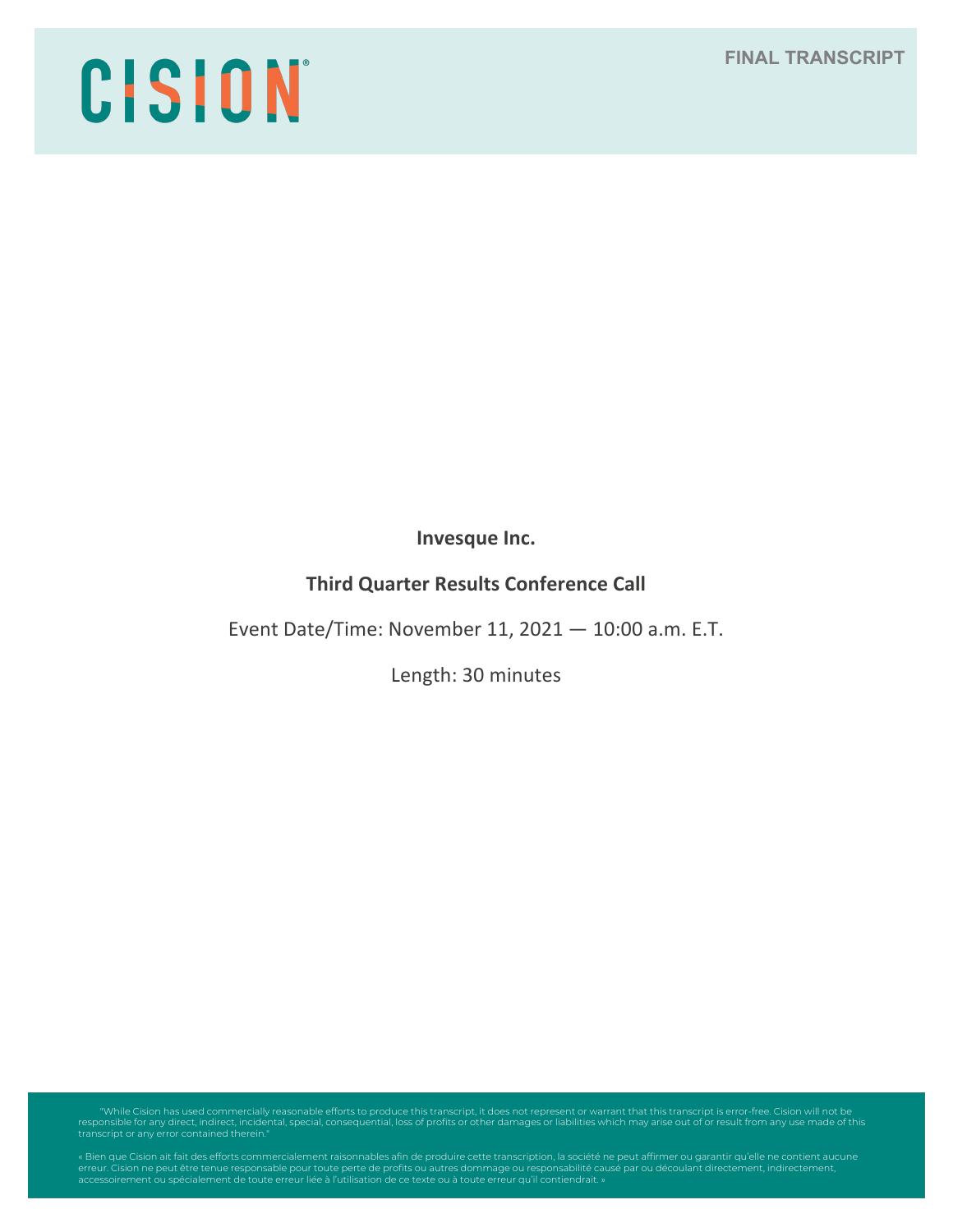# **CORPORATE PARTICIPANTS**

**Scott Higgs** *Invesque Inc. — Chief Financial Officer*

**Scott White** *Invesque Inc. — Chairman and Chief Executive Officer*

**Adlai Chester** *Invesque Inc. — Director and Chief Investment Officer*

**Bryan Hickman** *Invesque Inc. — Senior Vice President, Investments*

## **CONFERENCE CALL PARTICIPANTS**

**Joanne Chen** *BMO Capital Markets — Analyst*

**Tal Woolley** *National Bank Financial — Analyst*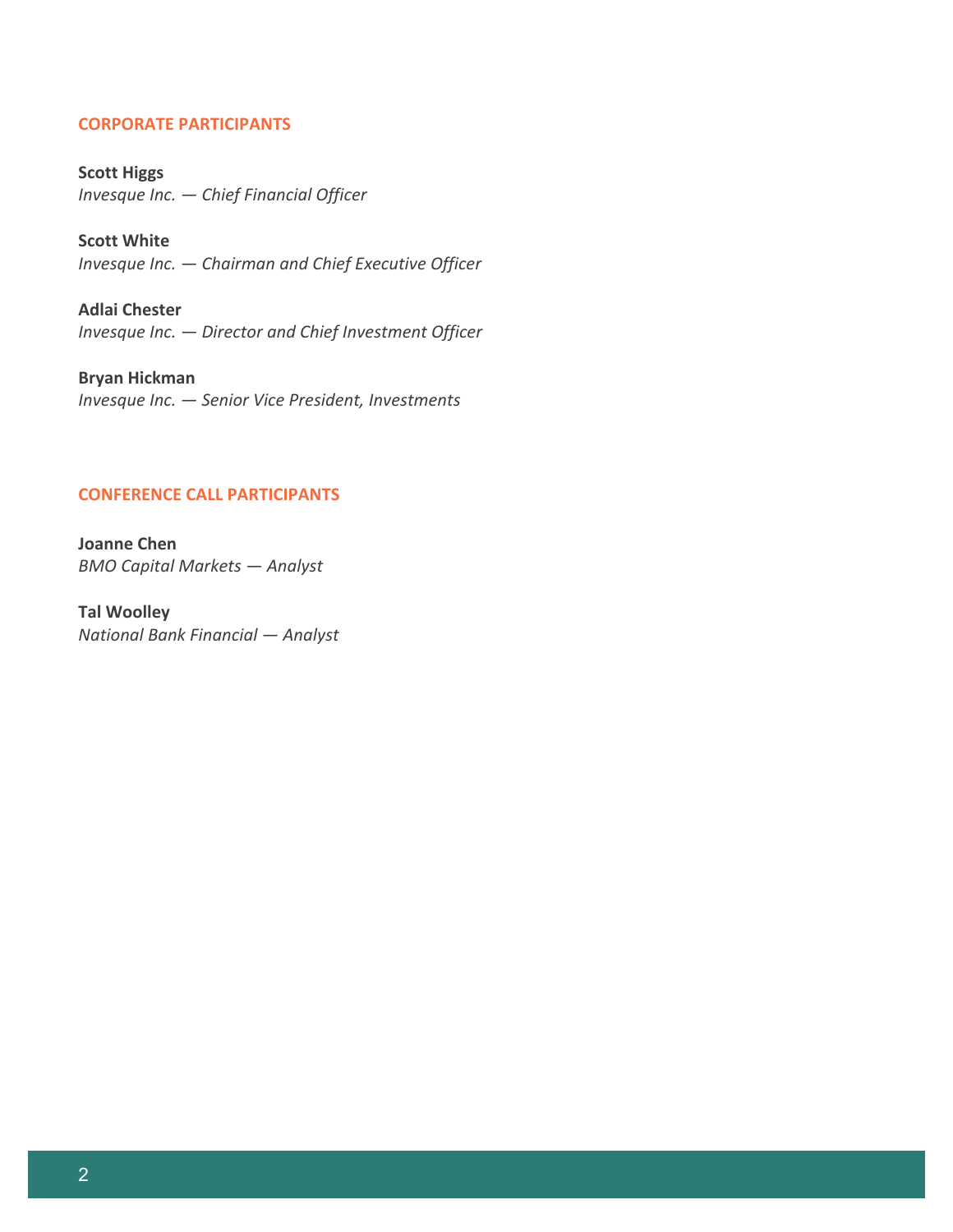### **PRESENTATION**

### **Operator**

Good morning, ladies and gentlemen. Welcome to Invesque's third quarter 2021 earnings conference call.

I will now turn the call over to Scott Higgs, Chief Financial Officer. Please go ahead, Mr. Higgs. **Scott Higgs** — Chief Financial Officer, Invesque Inc.

Thank you and good morning, everyone. Thanks for joining the call. With me here today are Scott White, our Chairman and Chief Executive Officer, and Adlai Chester, our Chief Investment Officer. I will first hand things over to Scott to provide a brief industry update and walk through some of our highlights from the quarter. I will then discuss our third quarter financial results and Adlai will close things out with some additional details on disposition activities and other portfolio management efforts to date in 2021 before opening the line for questions.

The third quarter 2021 earnings release, financial statements, and MD&A are available on our website, and a replay of this call will be available from 12:45 p.m. Eastern Time today until 11:59 p.m. Eastern Time on November 18th.

As always, please be reminded that today's call may include forward-looking statements regarding our future operations. Such statements involve known and unknown risks and uncertainties that may cause actual results to differ materially from those expressed or implied today. We have identified such factors in our news release and other public filings.

As we discuss our performance, please bear in mind that all amounts are in US dollars.

With that, I will pass it over to Scott.

**Scott White** — Chairman and Chief Executive Officer, Invesque Inc.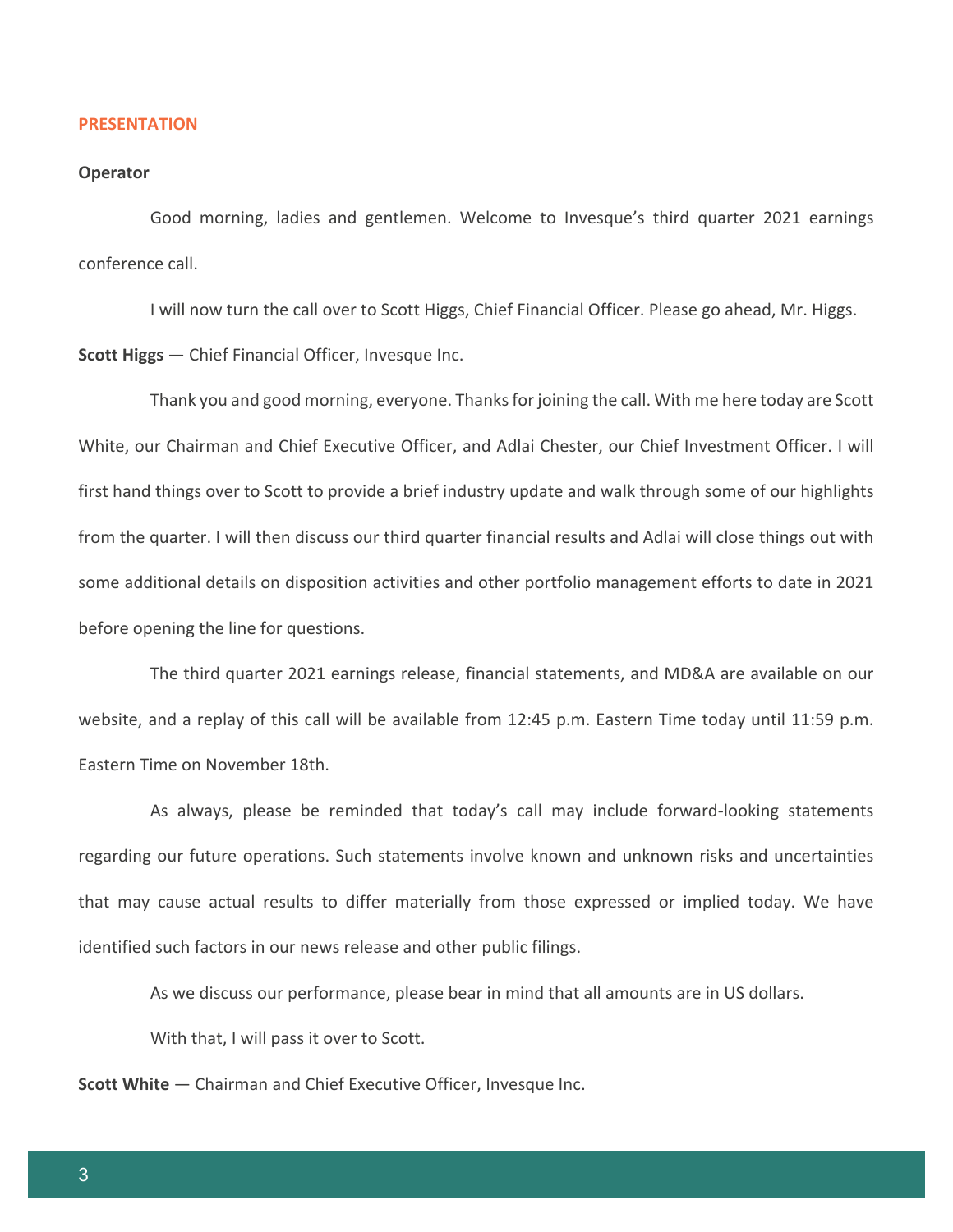Good morning. Thank you all for joining our third quarter 2021 earnings call. I'm happy to report that we hosted our Board of Directors yesterday in Indiana, and we're doing an in-person earnings call for the first time in 18 months.

I spent a few days in Houston last week with a couple of members of our team at our key industry conference, the NIC conference, and I can honestly say it was great to be back with many of our industry peers and operating partners for a couple of days. There was great energy, collaboration, and excitement regarding the future of our industry, and I know our team is feeling reenergized as we head into the final months of 2021 and look out to 2022.

Our teams have been very busy over the last 90 days with our active portfolio management initiatives. We kicked off the quarter by completing the previously announced sale of four seniors housing assets back to our former tenant, Inspirit Senior Living, on July 1st. As a reminder, this sale resulted in approximately \$15 million of net cash proceeds, which were used to continue delevering our balance sheet. Adlai will touch on the specifics of the transaction a bit later in the call.

In early October, we sold five small noncore assisted living communities in Pennsylvania that were previously managed by Saber Healthcare, subject to a long-term, triple-net master lease. The assets struggled historically from a financial perspective and were a drag on the portfolio lease coverage ratios that also include two skilled nursing facilities. The sale of these five properties netted approximately \$2.7 million in proceeds that were used to delever.

As part of the sale, Invesque reduced the rent by approximately \$215,000 annually to account for the five sold assets. Saber continues to operate the two skilled nursing facilities, which are subject to a triple-net master lease with enhanced coverage, thus strengthening our portfolio and relationship with Saber for the long term. We look forward to continuing to partner with them on this portfolio.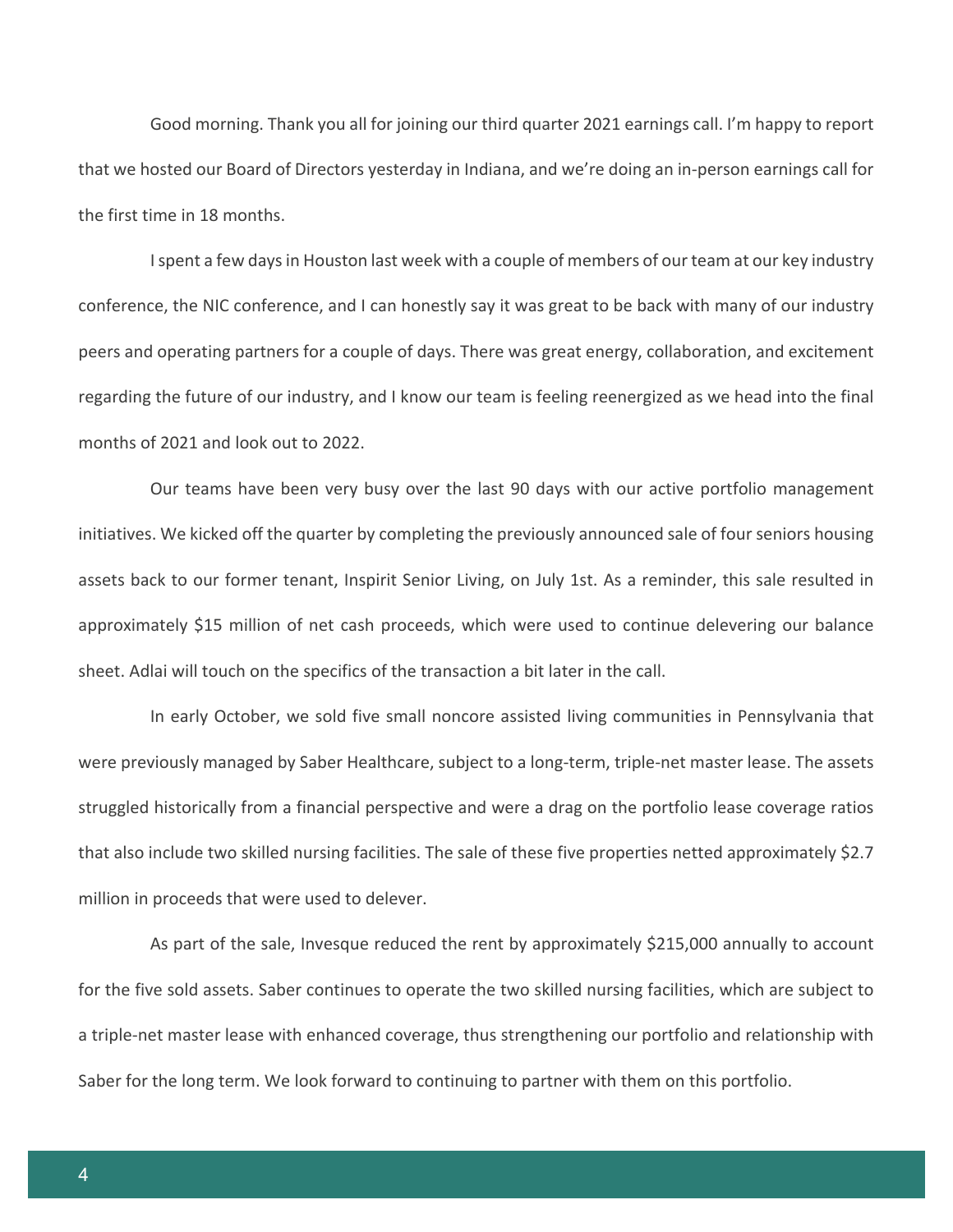In late October, we sold a property in Richmond, Virginia netting Invesque \$3.4 million in cash proceeds. Upon careful assessment, we decided, in tandem with Commonwealth, to strategically close the property at the end of 2020 and move the property to our held-for-sale bucket earlier this year. While the property is in an excellent location in downtown Richmond, our market assessment, with Commonwealth's assistance, led us to conclude the property is best positioned for an alternative use. Proceeds from this sale were also used to further delever our balance sheet.

Before I turn the call over to Scott to discuss our financials, I'll provide a quick update on COVID-19 and its continued impact on our industry. We continue to see minimal COVID-19 positive cases within our portfolio as most residents and a good majority of associates have received the COVID-19 vaccine. We still see an occasional outbreak at communities within the portfolio, but the number of deaths and serious illnesses have been minimal. I'm extremely proud of our operating partners and their commitment to the care and safety of residents and staff. It has truly been a heroic effort over the last 18 months, and I'm extremely grateful for everything they continue to do.

I mentioned that I spent last week at the NIC conference. Let me spend a few minutes sharing with you some of the industry themes prevalent there, as well as the recent trends we're seeing in our Commonwealth Senior Living portfolio. As a reminder, Commonwealth is our captive senior housing operating and management company subsidiary. Commonwealth currently operates and manages 34 communities in the Mid-Atlantic region of the United States led by CEO Earl Parker. Commonwealth continues to see strong long-term move-in numbers following trough census in the first quarter of this year.

Occupancy at Commonwealth continued to trend positively throughout the second and third quarters, and this momentum continued through October. Spot occupancy in the 20-community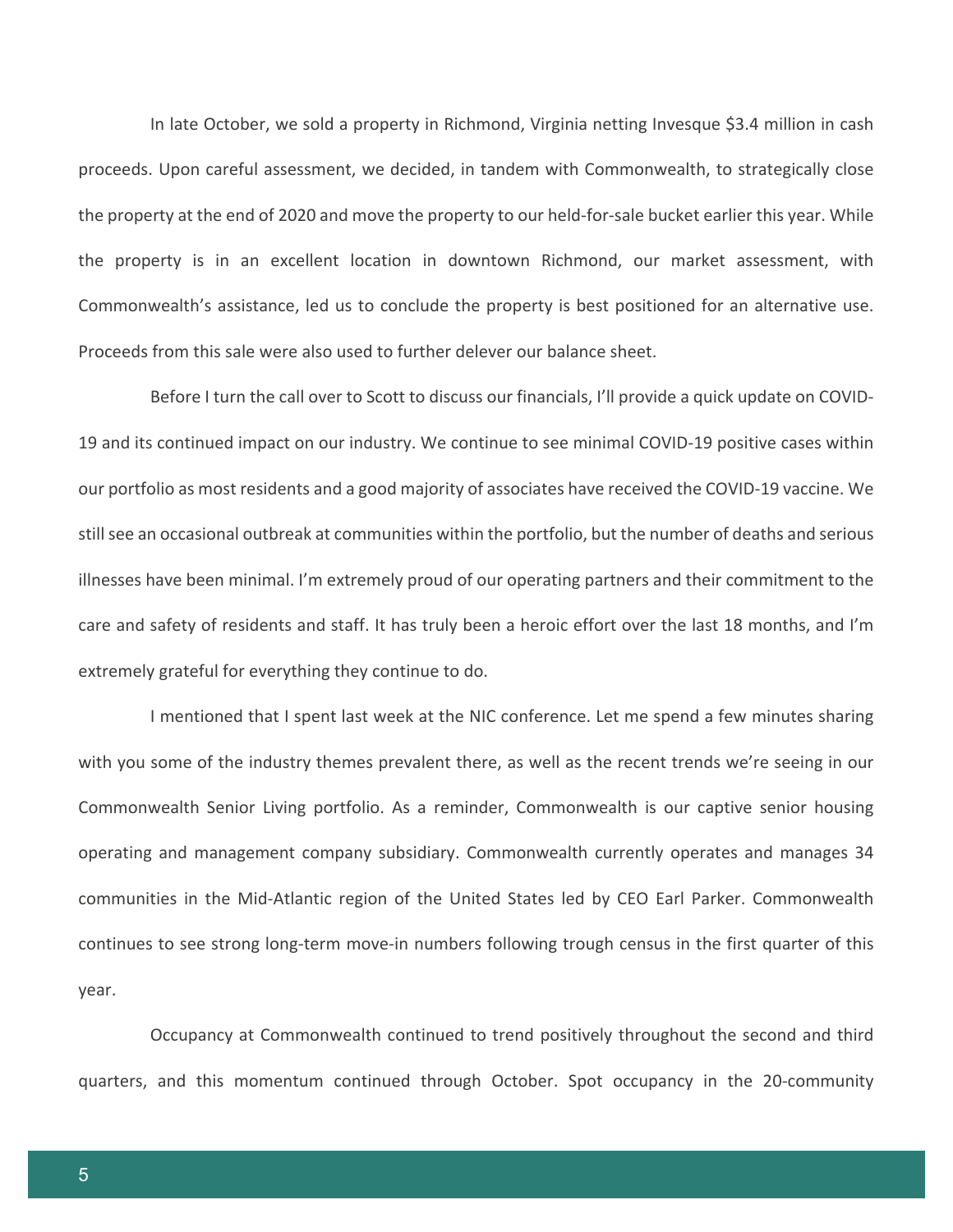Commonwealth portfolio that we acquired in August of 2019 was 170 basis points higher on September 30th versus June 30th and 250 basis points higher versus March 31st. This favourable trend continued in October with the 20-community portfolio adding an additional 35 basis points of occupancy over that month.

Looking beyond just the Commonwealth 20-community portfolio, our overall stabilized SHOP portfolio saw an approximately 140 basis-point jump in occupancy quarter over quarter.

Despite the occupancy gains we have seen in our Commonwealth portfolio and other SHOP assets over the last six months, the operating environment continues to be challenging with the labour and staffing headwinds coming to the forefront. The staffing crisis you hear about daily in the news and likely see at your grocery stores and restaurants has had a significant impact on the seniors housing and care industry as well. Operators are struggling to find and retain staff, and we are all, as an industry, laser focused on finding creative ways to attract new talent to the industry.

We're confident that the demand for our product type over the next few years is coming full steam ahead as the 80-plus demographic continues to move in our favour. But solving the staffing challenge for now and in the years to come is a critical piece of the industry puzzle.

On the other side of the coin, social security benefits are expected to grow for seniors by almost 6 percent in 2022, which is the largest increase in these benefits in nearly 40 years. When coupling these increases in social security benefits with inflation and acceleration in street rates that our public peers have indicated over the last few weeks, we believe our operators have the proverbial wind at their backs to start pushing rate over the coming quarters.

We will continue to collaborate with our operating partners and industry peers to tackle these challenges and capitalize on the opportunity to capture top-line growth to offset labour challenges and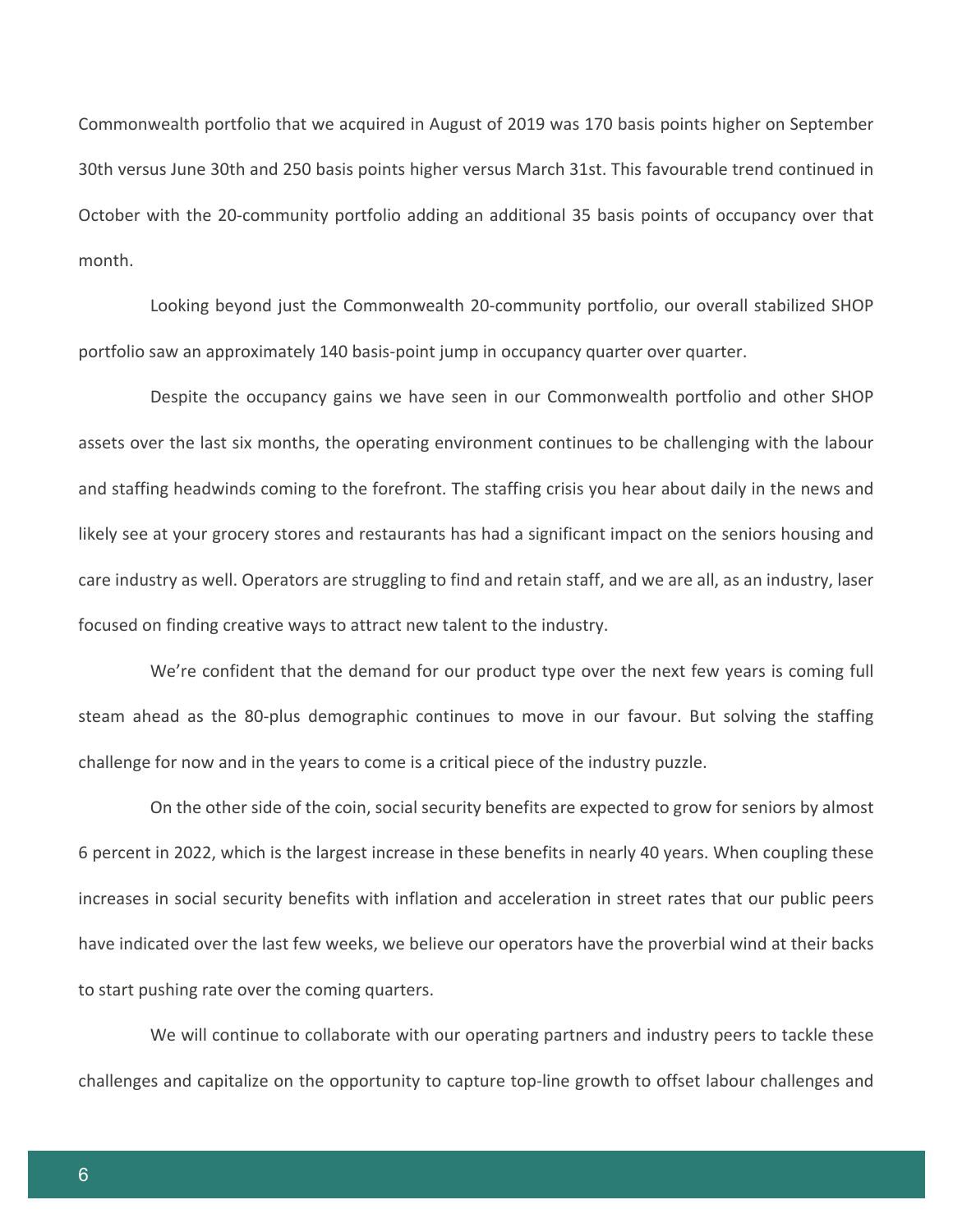wage pressure. I remain optimistic about our team, our stable, tight-knit operators, and our exceptionally young portfolio as we navigate the environment over the coming years.

With that, I'll hand it over to Scott to touch on some key financial metrics for the quarter.

### **Scott Higgs**

Thank you, Scott. For the quarter ending September 30th, FFO was \$0.10 per share, and AFFO was \$0.08 per share. Compared to the second quarter, we saw a reduction in AFFO of approximately \$0.06 per share of the Commonwealth portfolio, of which \$0.04 was associated with stimulus funds received in Q2 that was not received in Q3, as well as increased COVID-related costs incurred in Q3, which accumulated to approximately \$0.02 per share.

We do expect that our operators will receive additional funding from HHS through the recently announced Phase 4 funding. In September, the government announced a \$25.5 billion in additional funding available for health care providers affected by COVID-19. Of this amount, \$17 billion has been allocated to providers who lost revenue and incurred additional expenses because of the pandemic. Many of our operating partners have submitted the required documentation to HHS, and we expect funding under Phase 4 will be received prior to year-end or shortly thereafter. We will provide an update on the results of this potential funding as it becomes available to us.

During the third quarter, we continued to shore up our balance sheet and use excess cash to delev. We utilized proceeds from the asset sales Scott mentioned earlier to pay off property-level mortgages and pay down our corporate credit facility.

Compared to last quarter, we were able to reduce overall company leverage by approximately 100 basis points, which also represents a reduction of leverage of nearly 300 basis points since Q3 of 2020.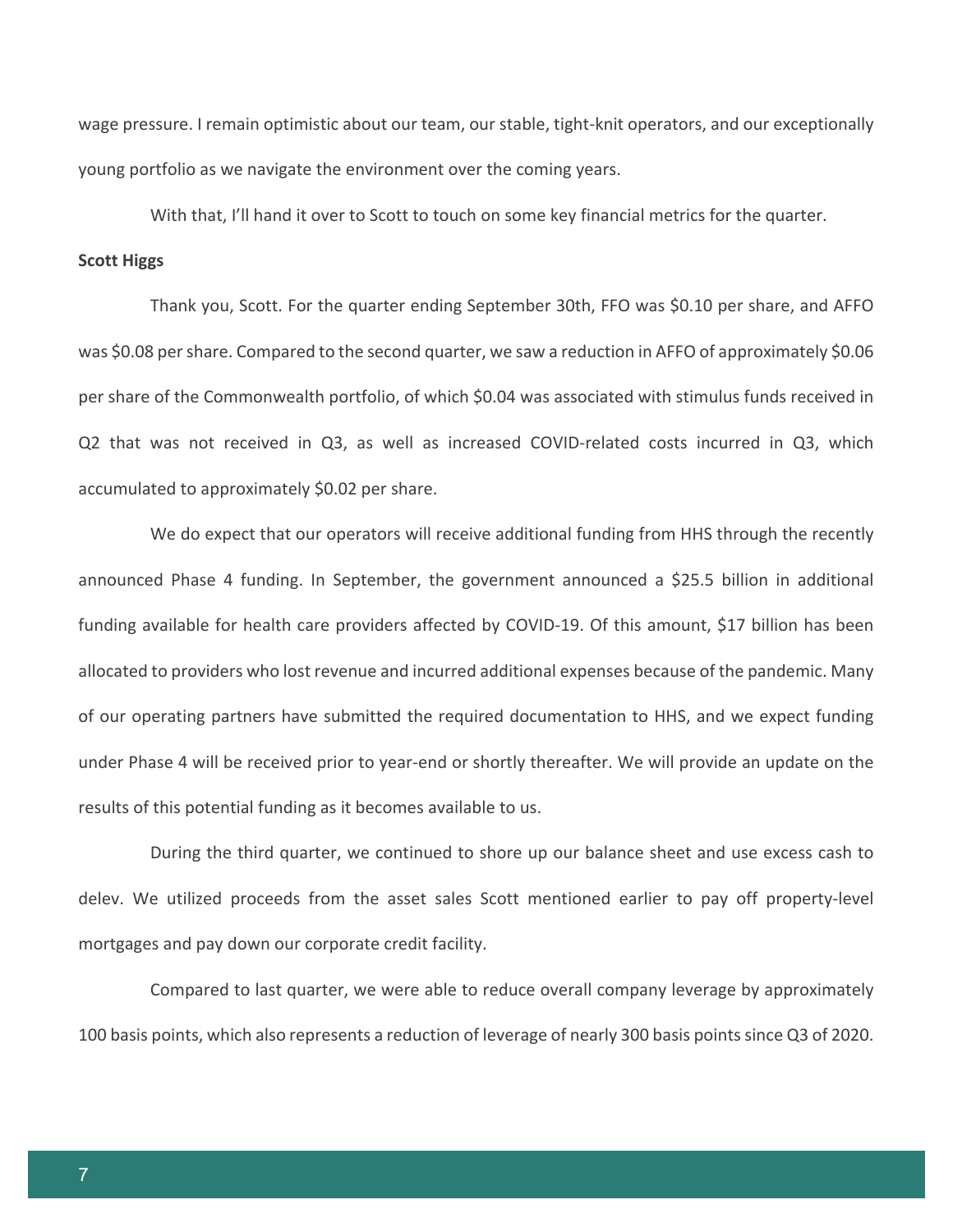These strategic dispositions allowed us not only to delever, but also to enhance our flexibility through additional availability under the credit facility.

As we move forward with our delevering strategy, we will look to utilize proceeds in the most accretive manner from a capital structure perspective, with a particular focus to pay down our higherpriced debt, given the favourable interest rate environment. Consistent with this approach, we are constantly evaluating strategies to solidify our financial position and provide the Company with financial flexibility.

At the end of the quarter, we announced proposed enhancements to the terms of our 2016 convertible debentures that are due January 31, 2022. After dialogue with a number of debenture holders, we have further revised the enhancements that were originally offered at the end of September. These further revisions have been unanimously approved by the board and have been positively received by debenture holders.

The enhanced terms feature a \$20 million pay down on January 31, 2022; an increase to the interest rate from 5 percent to 7 percent; a decrease in conversion price from \$11 to \$5; and a 3-year extension of the maturity date to January 31, 2025. Our goal with this extension is to provide enhanced terms (unintelligible) debenture holders while providing the Company and all of its stakeholders with additional financial flexibility for other strategic initiatives.

As of September 30th, we have less than 7 percent of our debt maturing over the next 12 months. Our finance team continues to be busy exploring opportunities to take advantage of the current capital markets, with a renewed focus on consolidating debt at very attractive rates to further ladder our maturities. The debt markets continue to remain attractive, and we are actively looking up and down our capital structure to maximize cash flow and value for our stakeholders.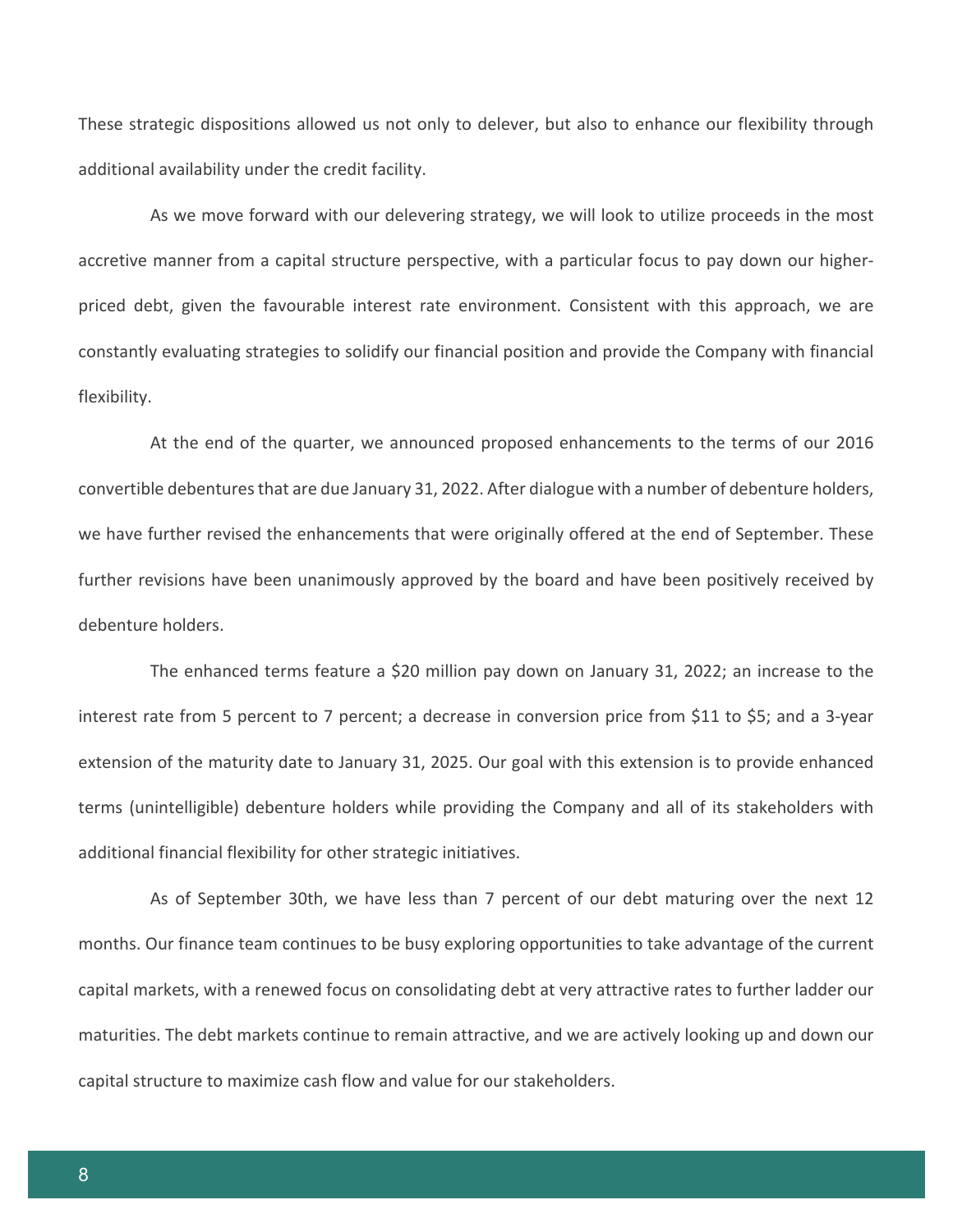And with that, I will turn the call over to Adlai.

**Adlai Chester** — Director and Chief Investment Officer, Invesque Inc.

Thanks, Scott. Before I kick off, it is important to remind you all that we report the operating metrics of our triple-net lease portfolio at quarter in arrears due to the timing of receipt of operator financial statements.

We continue to see some challenges in our triple-net portfolio as operators continue to deal with lingering effects of COVID and work to solve the staffing challenges that Scott touched on earlier in the call.

On a trailing 12-month basis for the period ended June 30th, our stabilized portfolio EBITDAR and EBITDARM coverage ratios were 1.0 times and 1.3 times respectively.

As of June 30th, our trailing 12-month occupancy for the stabilized triple-net assets and stabilized SHOP portfolio was 74 percent and 78 percent respectively, while our medical office portfolio stabilized occupancy declined slightly to 82 percent.

As Scott noted at the top of the call, we closed on several dispositions during the third quarter. This activity is in line with our continued efforts to streamline the portfolio and focus on the assets and operators that are long-term strategic holds for Invesque. We are focused on continuing to work with the group of operators and partners that we believe are some of the best in the business, and we'll look to grow with them in 2022 and beyond.

We closed on the sale of four senior housing communities to our former tenant, Inspirit Senior Living, on July 1st. The transaction was a win-win for all sides as we achieved strong pricing for the properties, and Inspirit was able to accelerate their go-forward strategy to own more of their own real estate.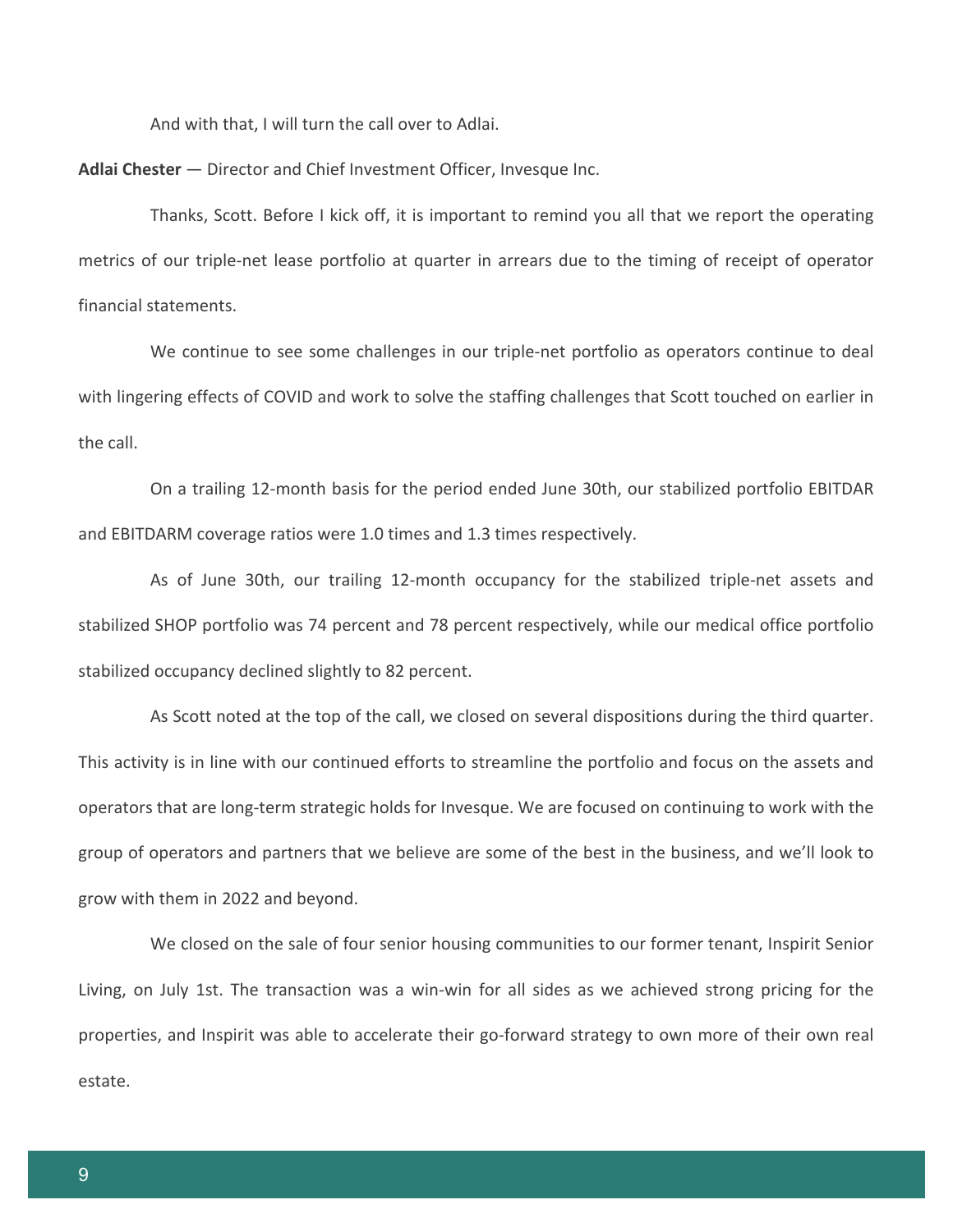The transaction resulted in over \$15 million of net cash proceeds to Invesque. We used the net proceeds to delever our balance sheet, and with the closing of the sale, we closed out our relationship with Inspirit. We hold Inspirit in high regard, and we wish them all the best in the future.

In addition to the sale of the communities to Inspirit and the other noncore dispositions over the last few months, in October, we transitioned operations of two senior housing communities in New York to an affiliate of Hearth Management. Hearth has been and continues to be one of our preferred operators in New York, and the transition is in line with our portfolio management initiative to ensure we have the right partner in each of our assets. We are excited to expand our relationship with Hearth and grow their strategic footprint in the region.

These two properties were previously operated by Premier Senior Living and were subject to a long-term, triple-net lease. With the transition, the two properties were moved to Invesque's SHOP portfolio, and Hearth entered into an interim consulting agreement that will convert to a management agreement once regulatory approvals are received.

Once the regulatory approvals are received, Invesque will no longer have any partnership with Premiere. We appreciate Premiere's cooperation throughout the process to minimize any disruptions to the residents and wish them continued success with their go-forward operations in the senior housing space.

We continue to focus on portfolio management and streamlining our partnerships to ensure we have the right operator in place for each of our own assets. Through our active portfolio management initiatives over the last two years, we have assembled one of the youngest portfolios in the public health care real estate space today, with an average age of slightly over 10 years. This is an important achievement to highlight given the older age of the assets of some of our peers.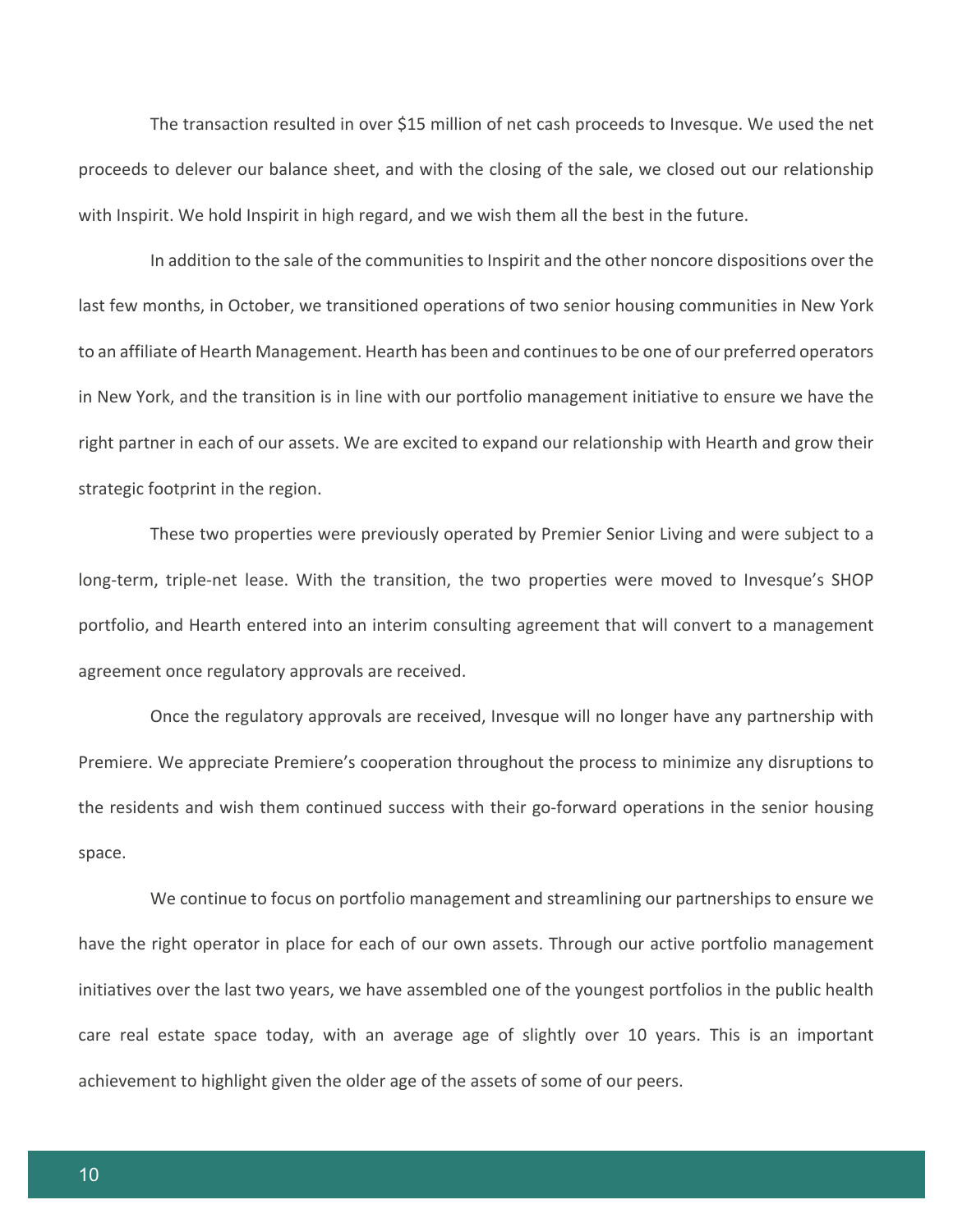As Scott noted earlier, the industry and the economy as a whole are struggling with labour inflation. Having owner assets that require maintenance will cause a larger cost burden to these older assets fresh and competitive ones will provide a much better solution. With new construction at a fiveyear low, pressure on labour, and supply chain issues driving up costs, it is much harder for new projects to get off the ground and hit budgets. Having a young portfolio with occupancy upside provides a unique competitive advantage over some of our public peers and should position our operators to see outsized NOI growth over the coming years.

Our strategic reposition has also shifted the balance of our portfolio to be predominantly private pay, with nearly 60 percent of our pro forma NOI coming from senior housing versus over 75 percent of our NOI coming from skilled nursing at the time of our IPO 5 years ago. Shifting to a majority private-pay portfolio has been a long-term goal for our team, and I am proud of where we stand today with skilled nursing today representing slightly over 35 percent of our pro forma NOI.

In addition, we have strengthened our credit profile and stability of our cash flows with 12 years of average lease duration in the triple-net lease portfolio today.

I'll now comment briefly on transaction activity in the senior housing and skilled nursing space. In spite of the challenges the COVID-19 pandemic has presented to both asset classes, transaction activity continues to heat up in the health care real estate space. Several companies have announced intentions to or have deployed in excess of \$5 billion in investment capital, with a particular focus on the senior housing sector.

The transactions that have closed have featured cap rates that are well below historic norms for the industry, and many have featured attractive per-unit prices, which we estimate to average around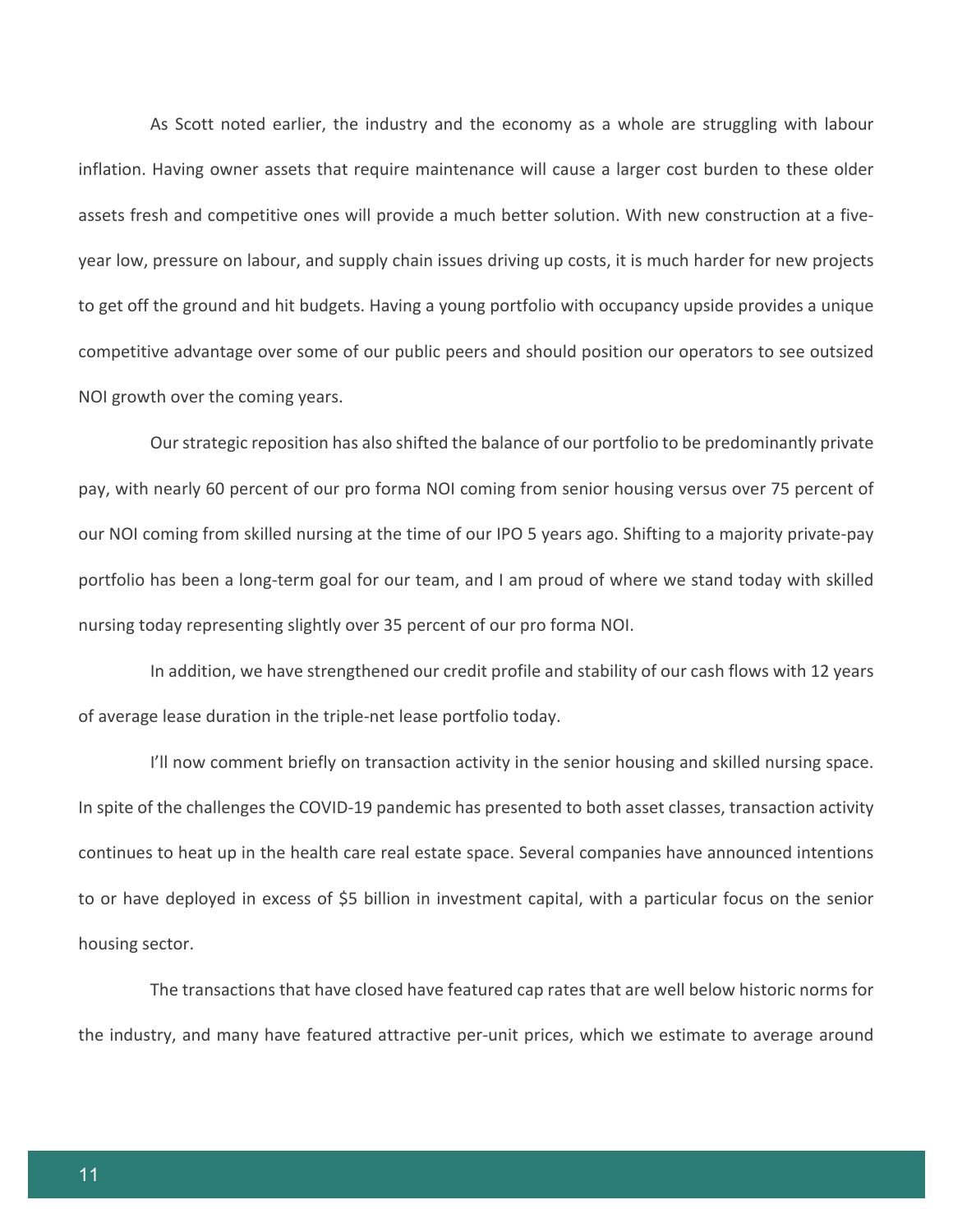\$200,000 per unit. These valuations compel us to continue to diligently manage our portfolio and capitalize on strategic dispositions at very favourable pricing for assets we view as noncore.

In the coming months, you can expect to see additional transactions to further push us towards senior housing. We will continue to transition properties to strengthen alignment and grow with our preferred partners, while continuing to dispose of our noncore assets.

As we have always done, we remain laser focused on maximizing value for all of our stakeholders, whether through transitions, dispositions, or acquisitions, with an eye on growing our private-pay exposure with our preferred operating partners.

With that, I would like to thank everyone for joining the call. And Operator, please open the line for questions.

### **Q&A**

### **Operator**

Thank you. If you wish to ask a question, please signal by pressing \*, 1 on the telephone keypad. And if you are using a speakerphone, please ensure that your mute function is turned off. Again, press \*, 1 for a question. We'll now pause for just one moment.

First question comes from Joanne Chen from BMO Capital Markets. Please go ahead.

### **Joanne Chen** — BMO Capital Markets

Hi. Good morning, guys.

### **Scott Higgs**

Morning.

### **Scott White**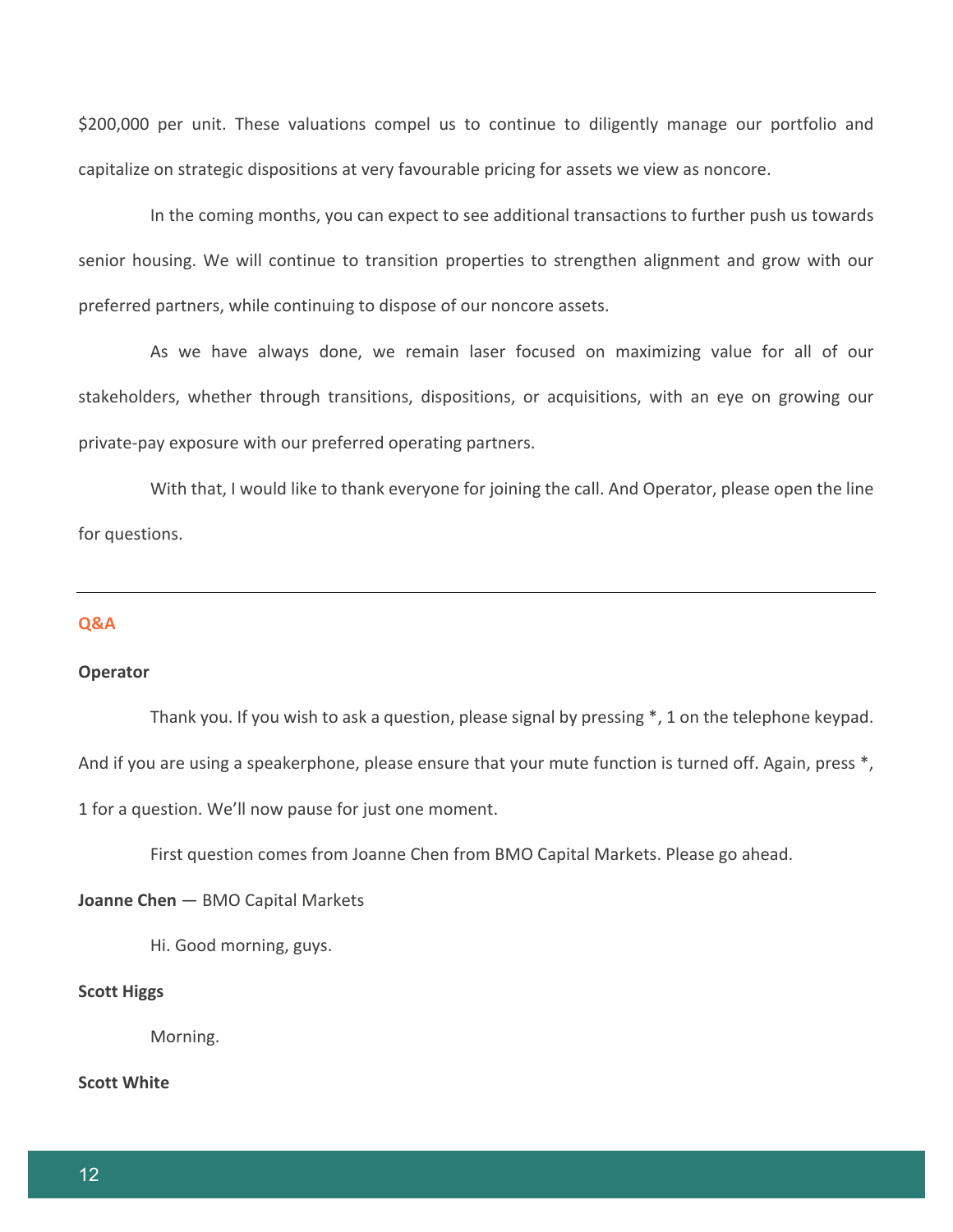Morning.

### **Joanne Chen**

I guess just on maybe sticking on the disposition front, how should we think about I guess kind of the magnitude over the near term, then? You're thinking around the redeployment of the proceeds, whether kind of still focused on the debt reduction. Or are you seeing attractive opportunities on the acquisition front right now?

### **Scott White**

Morning, Joanne. So in terms of dispositions, I think you've seen, over the course of the last yearend quarter, we have selectively disposed of small noncore assets. I don't think you should expect to see— **Joanne Chen**

Yeah.

# **Scott White**

—a massive portfolio disposition. And you'll continue to see a number of the facilities that either aren't core to our operations or operators that we don't see an opportunity to grow with as the types of assets we'll dispose.

In terms of redeployment of capital, we've generally been focused on delevering and providing incremental liquidity. There are opportunities in the market. We're being very disciplined and selective in terms of redeployment of that capital. For the right opportunities, we will deploy that capital. But right now, it's really focusing on delevering, as we mentioned a few times, and on preserving liquidity.

### **Joanne Chen**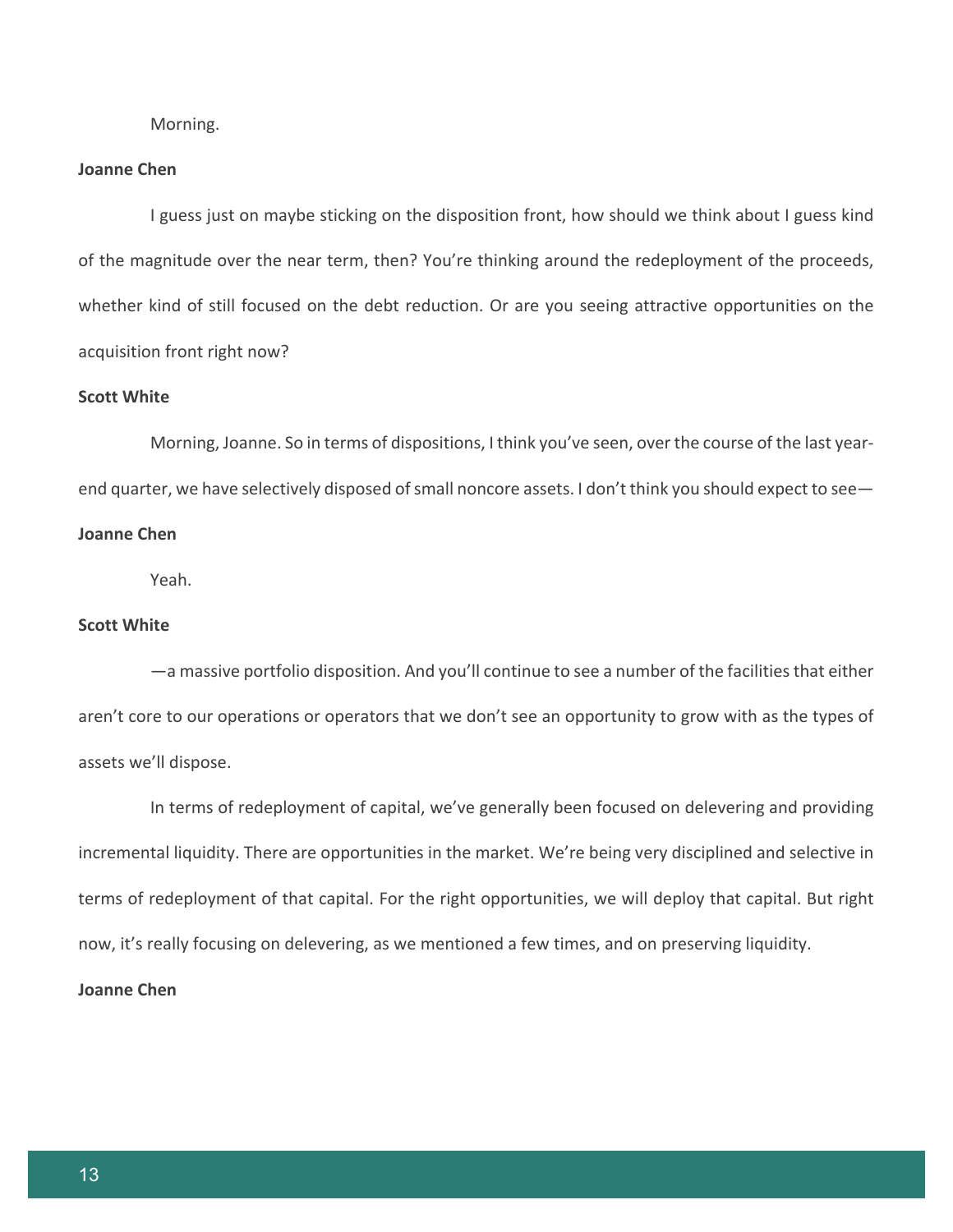Got it. Okay. That was good to hear. And I guess just with current things kind of the environment improving with COVID, have you noticed the continuous improvement subsequent to quarter-end with respect to overall—

### **Scott White**

So we absolutely—

# **Joanne Chen**

—and all that? Yep. Okay.

### **Scott White**

Yeah. So we absolutely have. We've noticed substantial improvement in a couple of respects. First, for the most part, the industry has been able to handle and contain the COVID virus. We're seeing fewer outbreaks across the industry. We're certainly seeing fewer deaths and fewer severely negative outcomes. So I say that's a positive. We're seeing enhancements in occupancy across the industry. I'd say that's a positive outcome.

The issue and the concern that I highlighted in my comments, and I think it's worth reemphasizing, is the industry is really struggling with labour.

### **Joanne Chen**

Yeah.

# **Scott White**

And that has an impact on the bottom line. So while we are getting more people in the door, we're also requiring more caregivers, and the industry is struggling, as are many industries, and we are not immune.

### **Joanne Chen**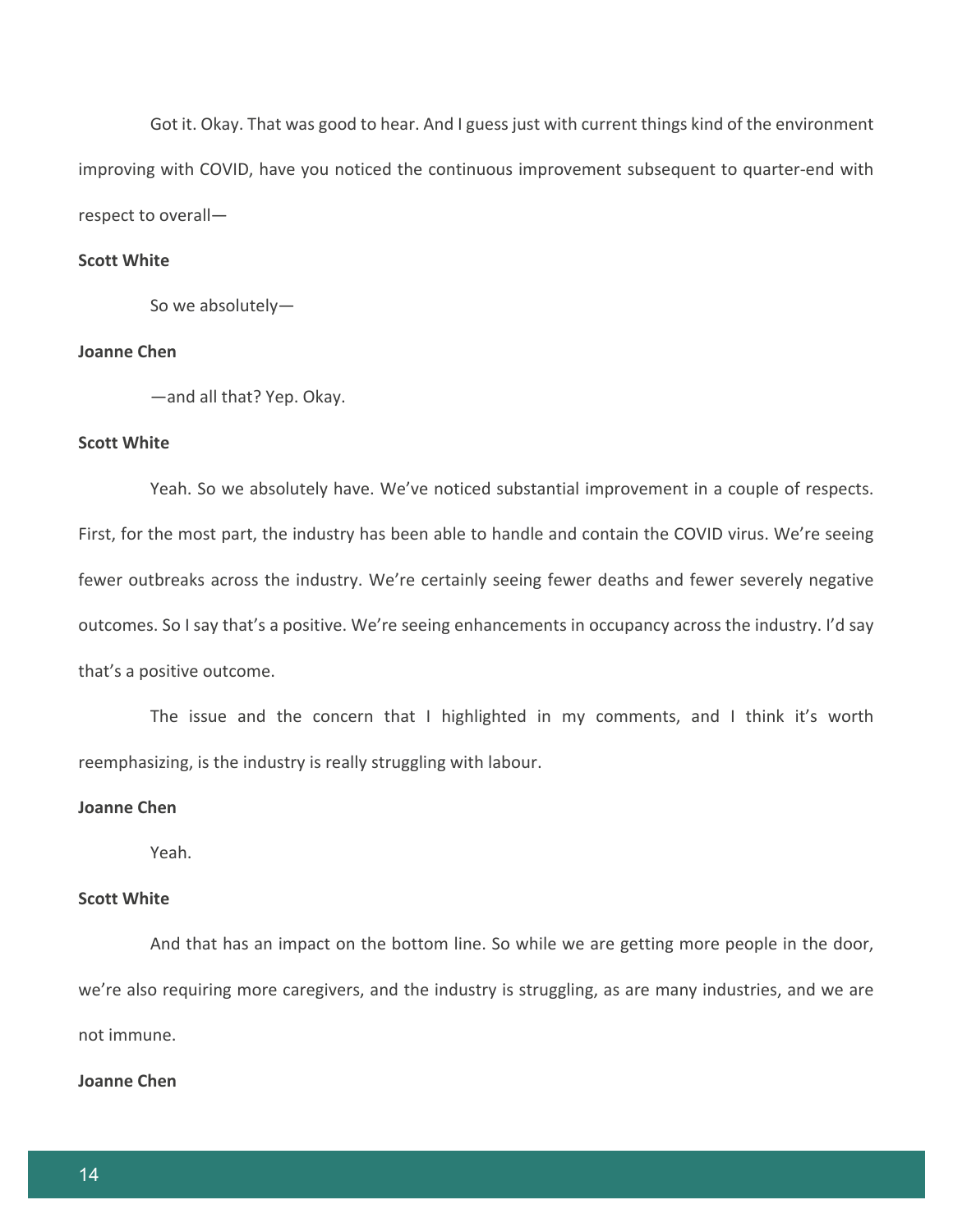Right. So how are you guys addressing I guess the staffing challenges right now? Is it just kind of in terms of on the salary front kind of incentivizing? Or is that not even helping these days?

# **Adlai Chester**

Yeah. This is Adlai. What we're seeing from our operators, yeah. They're having to provide incentives for retention and sign-on bonuses, but you're also seeing them use a lot more agencies. And what that's doing is occupancy is, in fact, increasing. NOI is not necessarily growing at the same pace as the occupancy. So it is a struggle. I think we're pretty confident with our operators. In fact, we were just having conversations with several of them over the last couple of days, and they're optimistic. Once again, they're worried about it, but they're optimistic with their plan, and they think they're going to be able to overcome it over the next 12 to 24 months.

## **Joanne Chen**

Okay. Got it. That's helpful. Okay. That's it for me. I will turn it back. Thanks, guys.

# **Scott White**

Thanks so much, Joanne.

## **Operator**

Our next question comes from Tal Woolley from National Bank Financial. Please go ahead.

### **Tal Woolley** — National Bank Financial

Hi. Good morning, everyone.

# **Scott White**

Morning, Tal.

# **Tal Woolley**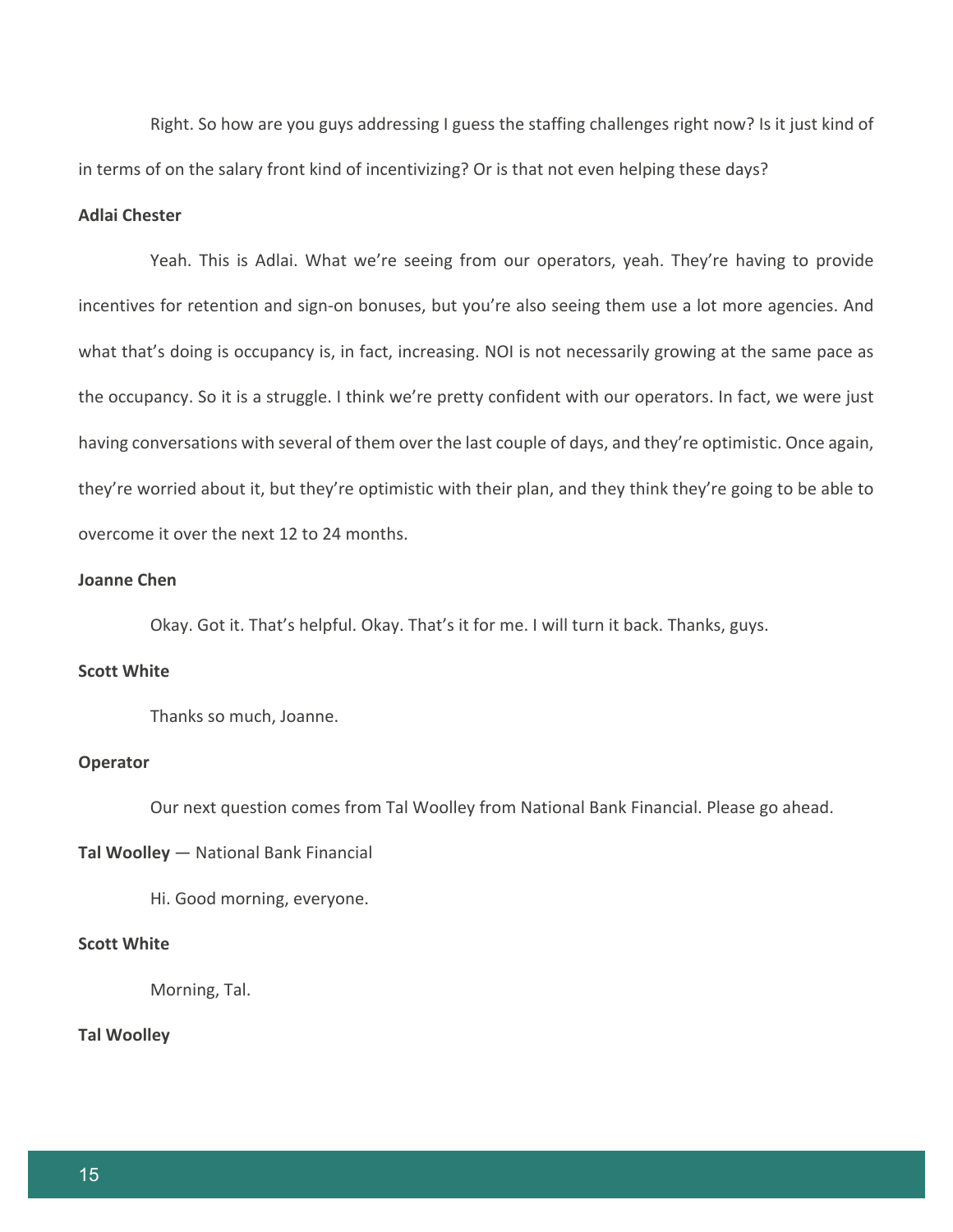You'd mentioned earlier in your comments about holding a young portfolio with occupancy upside. I guess like one of the questions I'm interested in hearing your thoughts on is, how long do you see it taking to sort of get to what you would consider a stabilized number given some of the labour constraints and everything else going on in the market. Do you have a sense of or how are you planning for that?

### **Scott White**

Yeah. So thanks, Tal. It's Scott here. And I don't know if I can answer the question specifically as it relates to a stabilized number. I think what some people are grappling with and the industry is reflecting on is, when do you return to sort of pre-COVID world, whether it's occupancy, whether it's margin, whether it's overall cost of operating and maintaining the buildings. And I think it's hard to answer. I'm going to not be cagey, but I'm going to give you a non-answer because it's just really difficult to project.

It's not going to happen very quickly. I mean I do think that's important for all of our constituents and stakeholders to understand is that, yes, COVID cases are down substantially, substantially in the buildings. I can't emphasize that enough. And yes, occupancy is growing considerably, as I gave you some of those numbers. So those are all positive trends. But with that, I think we're going to be grappling with this labour issue for quite some time now.

Some people have gone on record as saying they expect 2023 to be the year that we will return to pre-COVID levels. I don't want to go on the record as reflecting on a certain time. I think what I will say is that it's not going to be quick. It's not going to be this year. It's not going to be early in the new year.

I do see a lot of positive momentum on occupancy. I do see a lot of—Adlai just commented on the labour issue, and it's a big issue. And by the way, it's not unique to our industry. It's a big issue across many industries. I'm not an economist. I don't pretend to be an economist. I do have a belief that the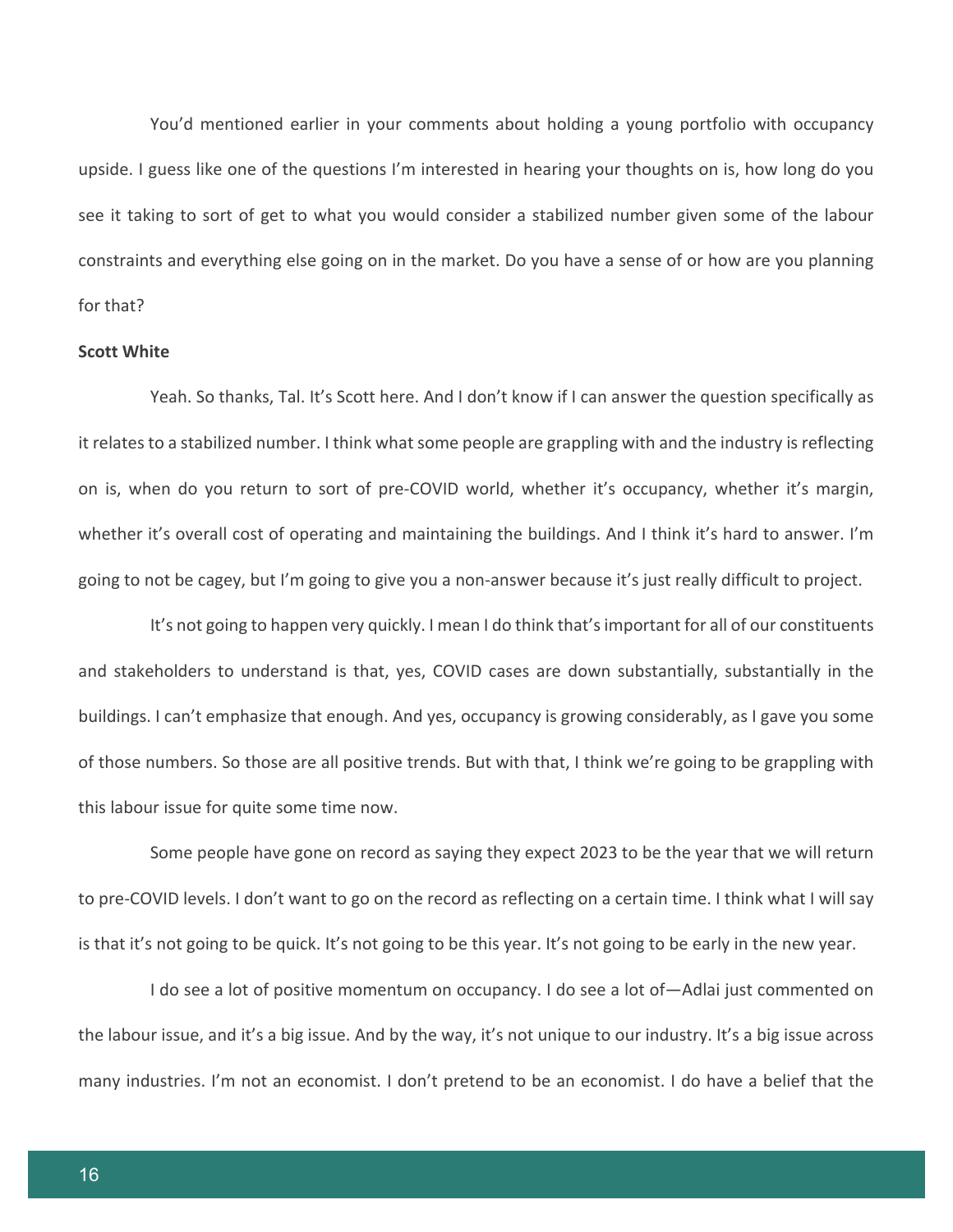labour issues are going to work their way through the system in the not-too-distant future; I think in the next 12, 18 months. You're going to have a natural pendulum swing in the economy, which is going to take the labour issues the other way. Will it be solved? No.

Remember, our industry has grappled with labour issues as long as I've been in the industry. I don't remember any time over the last decade where people were like, yeah, we have more employees than we know what to do with. That's never been an issue in our industry.

So you take an industry that has already struggled with labour, and then you smack it with what I think is a once-in-a-generation sort of coming out of COVID, no one has the appropriate labour they need across industries, and it's been challenging. So I think it's going to take some time to work our way through that.

But we are seeing positive signs. I think it's important to note that things are heading in the right direction. We reported much better occupancy numbers. We're seeing that month over month across the portfolio. But it's going to take time.

### **Tal Woolley**

Okay. And can you just remind me like, in most of the companies we follow here in Canada, a lot of the staff or very high proportion of the staff is unionized. And so your only real labour exposure is on particularly when you're running under capacity, the labour inflation is not maybe as big a deal because you've got the visibility of the contracts. Can you remind me like what sort of your unionized exposure is? And what sort of visibility you have on labour costs right now?

**Bryan Hickman** — Senior Vice President, Investments, Invesque Inc.

Hey, Tal. This is Bryan Hickman. Especially within our private-pay seniors housing portfolio, the portion of unionized staffing is basically zero.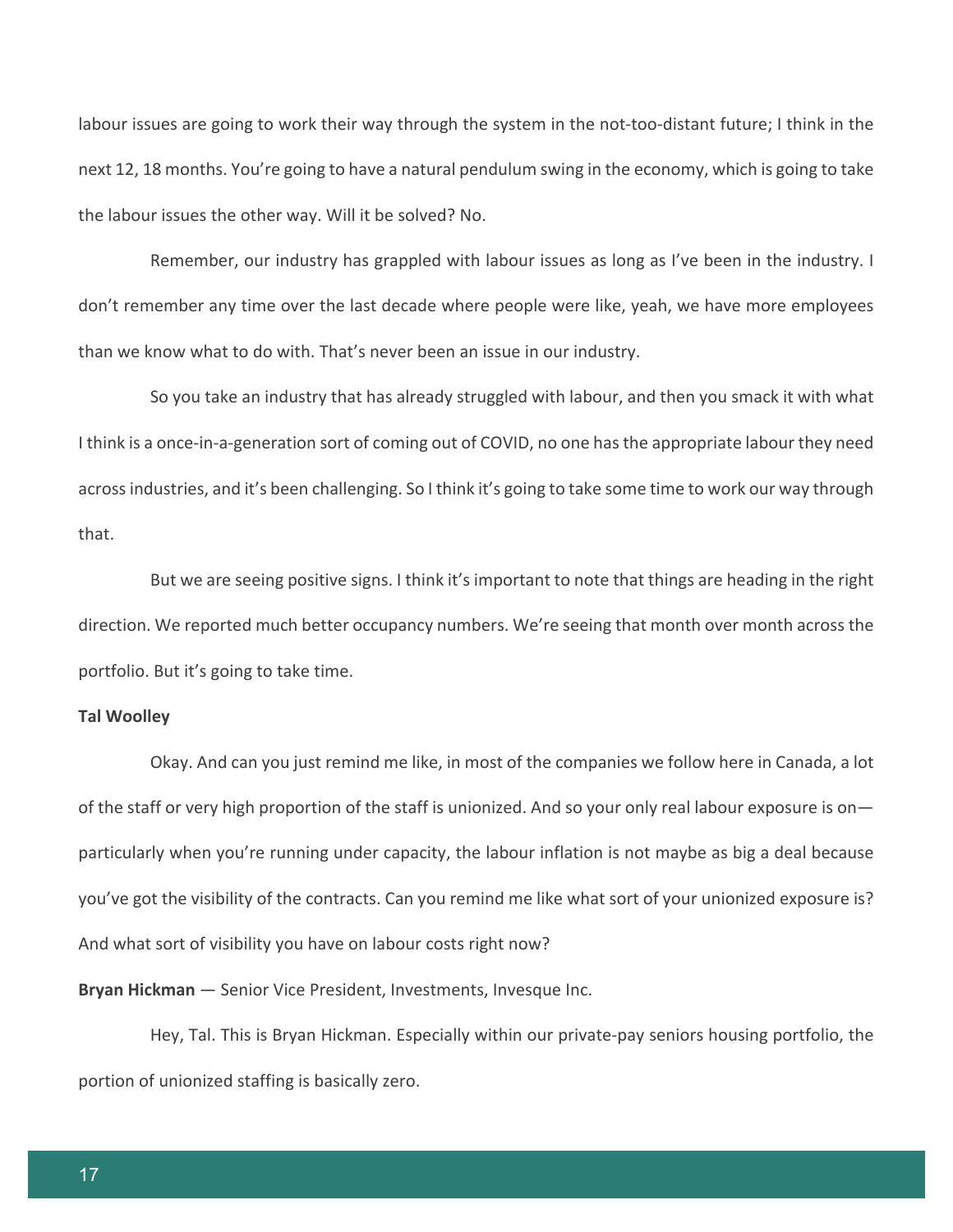### **Tal Woolley**

Okay.

### **Bryan Hickman**

In fact, that tends to be the case for I'd say almost all seniors housing. The limited exceptions are in skilled nursing and especially those located in sort of urban centres. So more specifically, we do see some union exposure within our Symphony portfolio. But the proportion of unionized staff is plus or minus 50 percent at most. And yes, we do have better line of sight to sort of what the year-over-year expenses are going to be as in connection with those union negotiations. But again, that does not impact our SHOP portfolio, which is where we have the direct NOI exposure.

### **Tal Woolley**

Okay. And then just lastly on the balance sheet. You've got a credit facility up for renewal, I believe in 2022, and then you'll have the 2023 converts too. And given what's happened with the recent modification offer being successful, could you just talk to me about what your conversations are like with the lending syndicate right now? And how you're thinking about those 2023 converts too?

### **Scott Higgs**

Yeah. Absolutely. It's Scott Higgs. So first, on the 2022, that's our primary corporate credit facility. The piece that's due in 2022 is the revolver. And we do have an option to extend that within our control. So that is there. But I'll tell you, as we've commented before, we're very grateful and thankful that we have a very collaborative and partner-oriented bank syndicate that we're working with. And we're working with them looking at different ways, whether it's via extension or other opportunities there, up and down the stack, but with that one in particular.